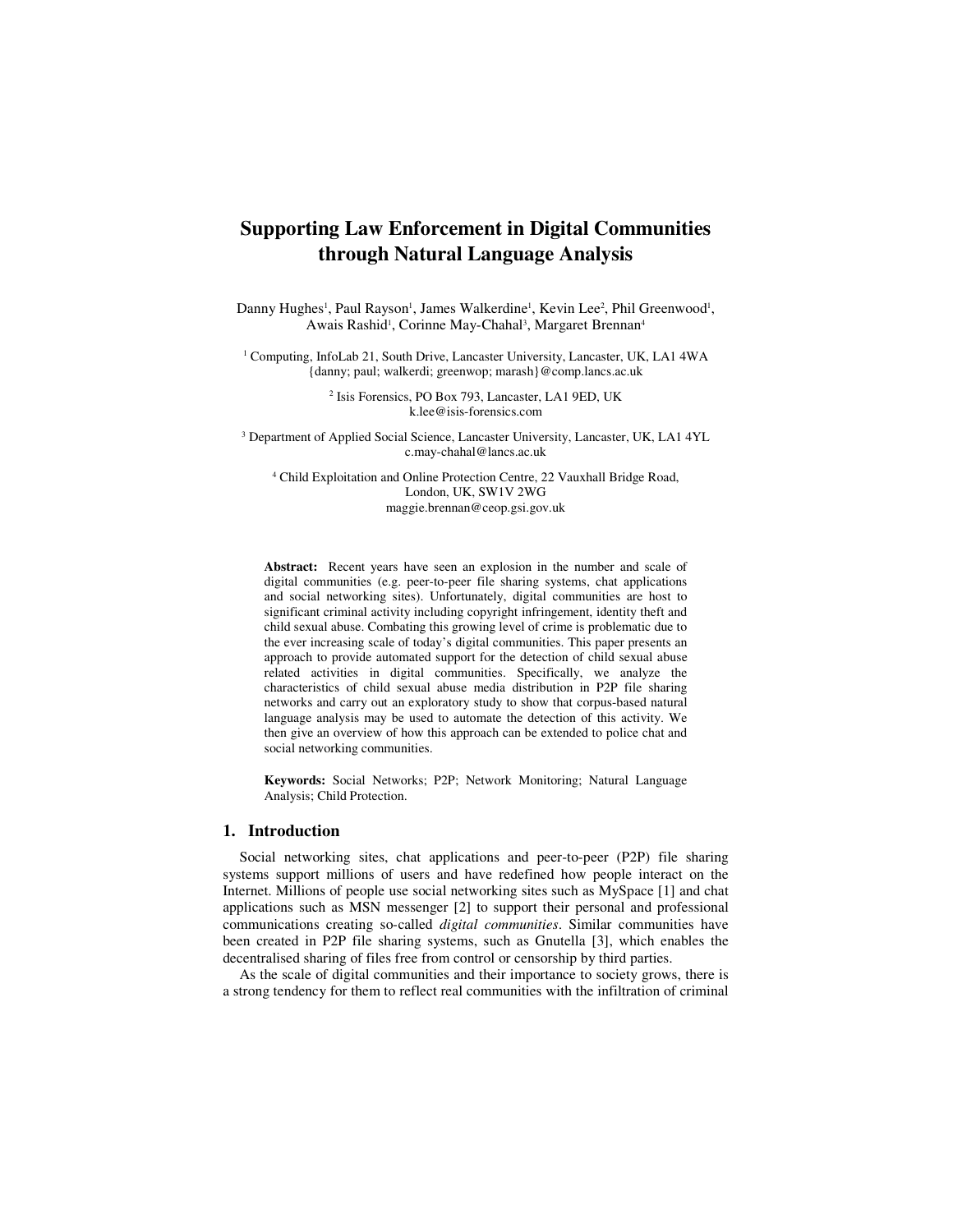activities. For example, social networking sites have given rise to the phenomenon of 'cyber-stalking' [4] while chat applications have been used by paedophiles to support online victimisation, such as the 'grooming' of children [5]. Similarly, P2P file sharing systems have been implicated in both copyright infringement and the distribution of material related to child sexual abuse [6]. Digital communities, therefore, present two major and related challenges to law enforcement:

- 1. Digital communities provide new and easier ways for criminals to organise. An example of this is the ability of paedophiles to formulate ad-hoc networks to exchange child sexual abuse media and, even more seriously, to plan child sexual abuse activities.
- 2. The extremely large scale of digital communities coupled with rapidly evolving underlying protocols renders pro-active manual policing (analogous to police patrols in the physical world) infeasible. This can leave children and vulnerable adults exposed to significant risk.

This paper focuses on advancing methods for safeguarding children in digital communities and argues that effective pro-active policing of digital communities requires the use of automated language analysis techniques. These techniques, inspired by the fields of computational and corpus-based linguistics, can be used to help law enforcement agencies to identify:

- *i.* Criminal activity.
- *ii.* Evolving and emergent criminal terminology.
- *iii.* Child predators masquerading as children.

To illustrate the scale of this problem, we perform an analysis of the scale and characteristics of the distribution of child sexual abuse media on P2P file sharing systems. Our study reuses tracing data collected and reported on in a previous study [6], however the analysis reported here is new and focuses specifically on child sexual abuse. We then describe an exploratory study involving the classification of emerging criminal terminology using natural language analysis. Finally, we discuss how this approach could be extended to support the policing of chat and social networking sites in order to prevent paedophiles using these systems to victimise children. While, in this paper, we focus on tackling paedophilia in digital communities, the techniques can be expanded to other criminal activities, for instance, to identify terrorists recruiting impressionable youth or organising attacks through digital communities.

The remainder of this paper is structured as follows: section 2 provides an overview of the prevalent digital communities of today. Section 3 introduces the background to our natural language analysis approach and its application to the policing of digital communities. Section 4 presents an analysis of the scale and characteristics of the distribution of child-abuse media on P2P file sharing systems. Section 5 evaluates the effectiveness of natural language analysis to automate the identification of child-abuse media. Section 6 provides a discussion on how natural language analysis can also be used to support the pro-active policing of chat and social networking sites for various criminal activities, and section 7 concludes and highlights areas of future work.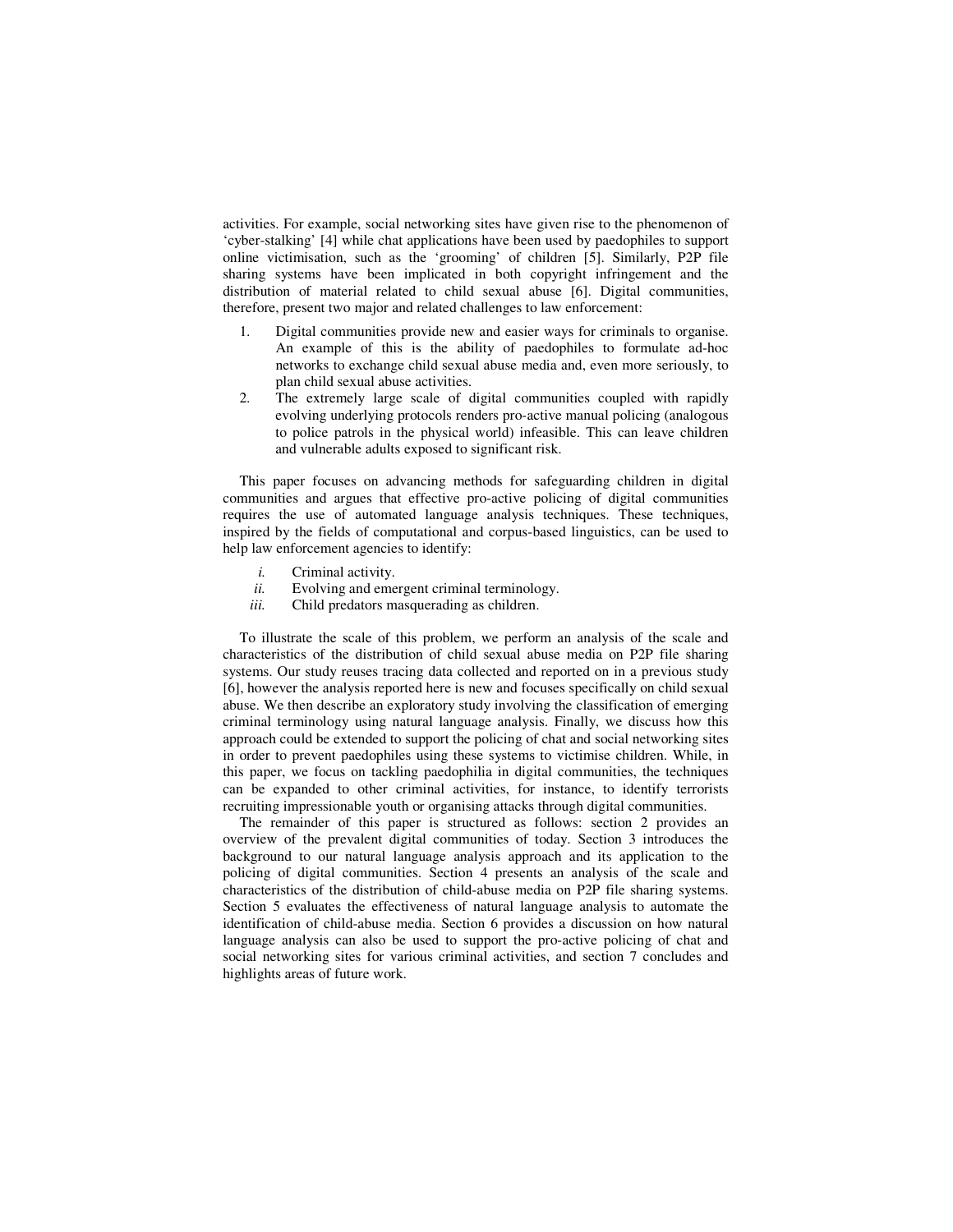## **2. Digital Communities**

Today's major digital communities include: P2P file sharing systems, chat applications and social networking sites. We first review the existing evidence of criminal activity in these communities and subsequently highlight the policing challenges.

#### **2.1 P2P File Sharing**

Peer-to-peer file sharing systems use the bandwidth and disk space of home or office computers to maintain a distributed online library of files. Any P2P user may directly share files with any other user, in a largely anonymous and censorshipresistant way. P2P has revolutionised how people use the Internet to communicate, empowering users to produce and distribute content free from any form of control or censorship by third parties. Today it is widely accepted that P2P applications (for example, Gnutella [3] and Bittorrent [7]) are responsible for the vast majority of internet traffic [8].

Unfortunately, this perceived anonymity has led to wide-spread illegal behaviour, most notably the use of P2P file sharing systems to distribute illegal content. Current research suggests that 90% of all material on P2P file sharing networks is copyrighted [9]. Likewise a recent study [6] showed that 1.6% of searches and 2.4% of searchresponses on the Gnutella P2P network relate to illegal sexual content such as images of child sexual abuse. These levels equate to hundreds of searches for illegal images per second. While this work illustrates the significant scale of this problem, it also shows that the distributors of such material tend to form sub-communities, which do not interact with the broader P2P community.

## **2.2 Chat Applications**

In a similar vein to P2P, chat applications have had a dramatic impact on how people communicate. Although chat software has existed for decades in guises such as IRC [10], it is only within the last ten years that chat applications have become adopted by mainstream Internet users. This is perhaps best illustrated by Instant Messenger applications such as MSN [2] and Skype [11] that are now common tools in both the home and workplace.

As chat applications have become popular, they have also become a means to support criminal activities. Their growing use by children and young people has given paedophiles a new means to target children (for example, [12]), or even to locate other paedophiles and plan paedophilia-related activities (for example, [13]).

## **2.3 Social Networking Sites**

Social networking sites such as MySpace [1] and Facebook [17] are the newest form of digital community to be adopted by mainstream computer users, and like chat and P2P file sharing applications, participation is expanding quickly— in June 2007 "Social Media Today" reported that Facebook alone had 25 million users [18]. As of April 2008, Facebook claims to support 70 million users [34]. As with chat and P2P systems, the growth of this type of digital community has created opportunities for criminal behaviour. Users of social networking sites are particularly vulnerable as these sites allow individuals to rapidly expand their social network to include un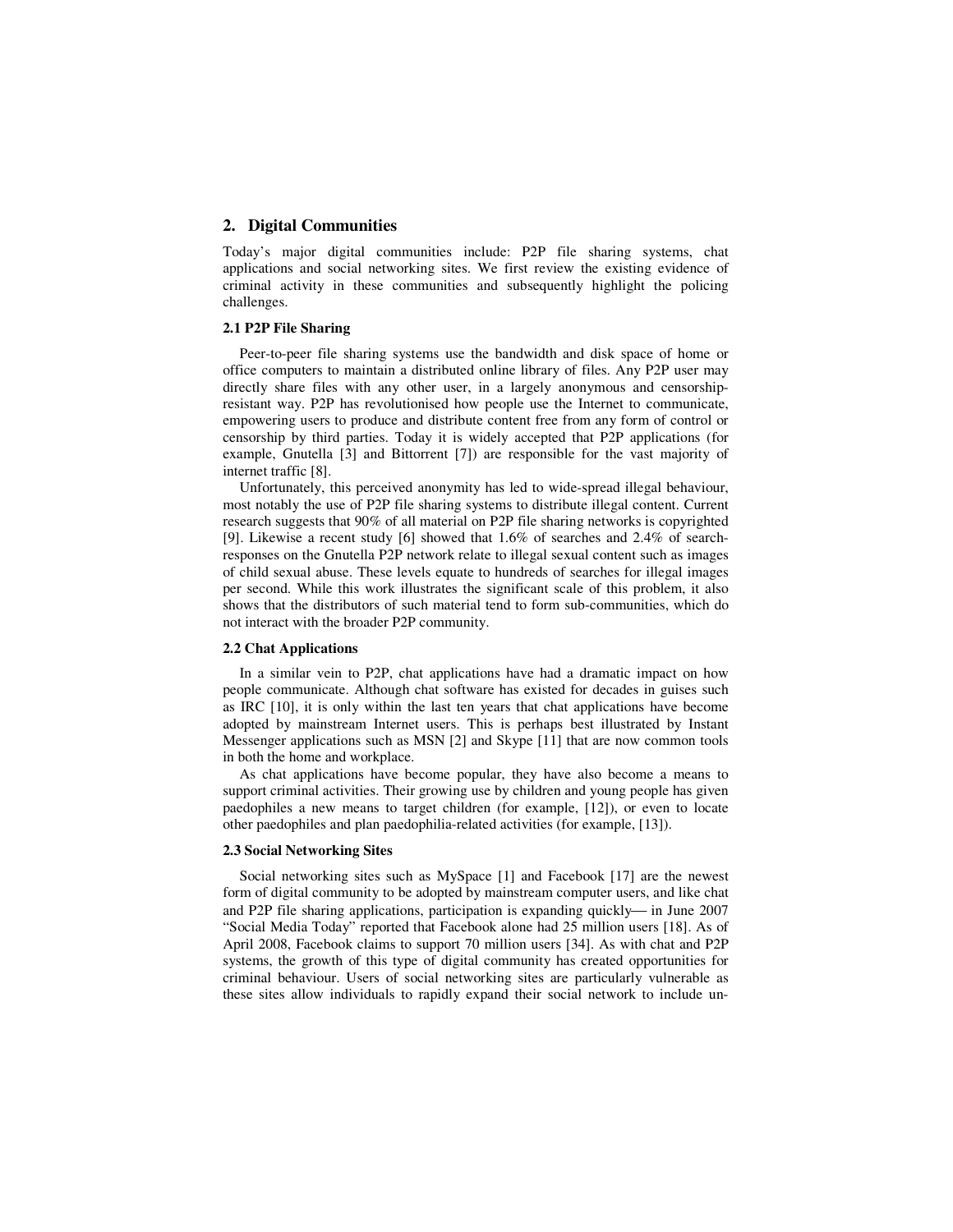vetted strangers. Furthermore, the tendency of some users to post personal information such as their real-world address, school/job and telephone number allows cyber-criminals unprecedented access to potential victims. In particular, this has been exploited by cyber-stalkers [19], who use personal information along with the access that social networking sites provide to harass their victims (for example [20]). While cyber-stalking has been recognised as an offence that can be prosecuted under a range of existing legislation (such as the UK Protection from Harassment Act, 1997), difficulties arise from the variable range of legislation in countries across the world. Social networking sites are also used by paedophiles as another avenue through which to approach children. For example, paedophiles have been observed masquerading as children in order to initiate contact with their victims [21]. While there is a need to educate users of social networking sites about protecting their personal data, there is also an urgent need for effective policing of these communities to protect vulnerable users, for example, children.

#### **2.4 Problems inherent in Policing Digital Communities**

Efforts to combat the concerns highlighted above have been reflected by the formation of the Virtual Global Taskforce (VGT) [14], the launch of organisations such as the Child Exploitation and Online Protection centre (CEOP) in the UK [15], and the introduction of legislation to criminalise the 'grooming' of children in chat rooms [16]. However, law enforcement agencies policing digital communities in order to detect, prevent and prosecute criminal activity on these systems face three major challenges:

- *Dealing with large volumes of data*: With millions of users, digital communities generate vast amounts of data, which makes manual analysis infeasible.
- *Identifying criminal activity*: Criminals such as paedophiles often develop their own vocabulary of terms to disguise their activities.
- *Identifying masquerading users*: In most digital communities, the creation of fake user identities is trivial, allowing criminals to evade detection (e.g. paedophiles posing as a children to contact their victims).

Critically, the very characteristic of these digital communities - that is, the lack of routine feedback such as body language, tone of voice or facial expressions [4], hampers policing and inevitably puts greater emphasis on language use, which can, in turn, be used to aid policing. Specifically, we propose that internet policing problems may be tackled more effectively through automated natural language analysis of traffic originating from digital communities.

Such an approach can identify likely criminal activity amongst the huge volumes of innocent interactions occurring in digital communities and furthermore, through the use of language profiling, make it possible to detect paedophiles pretending to be children and other masquerading users (such as cyber-stalkers using fake personas). A brief overview of our natural language analysis approach and its application to detecting and preventing crime in digital communities is provided next. For more details on the set of natural language tools and techniques we deploy for the purpose, interested readers are referred to [33].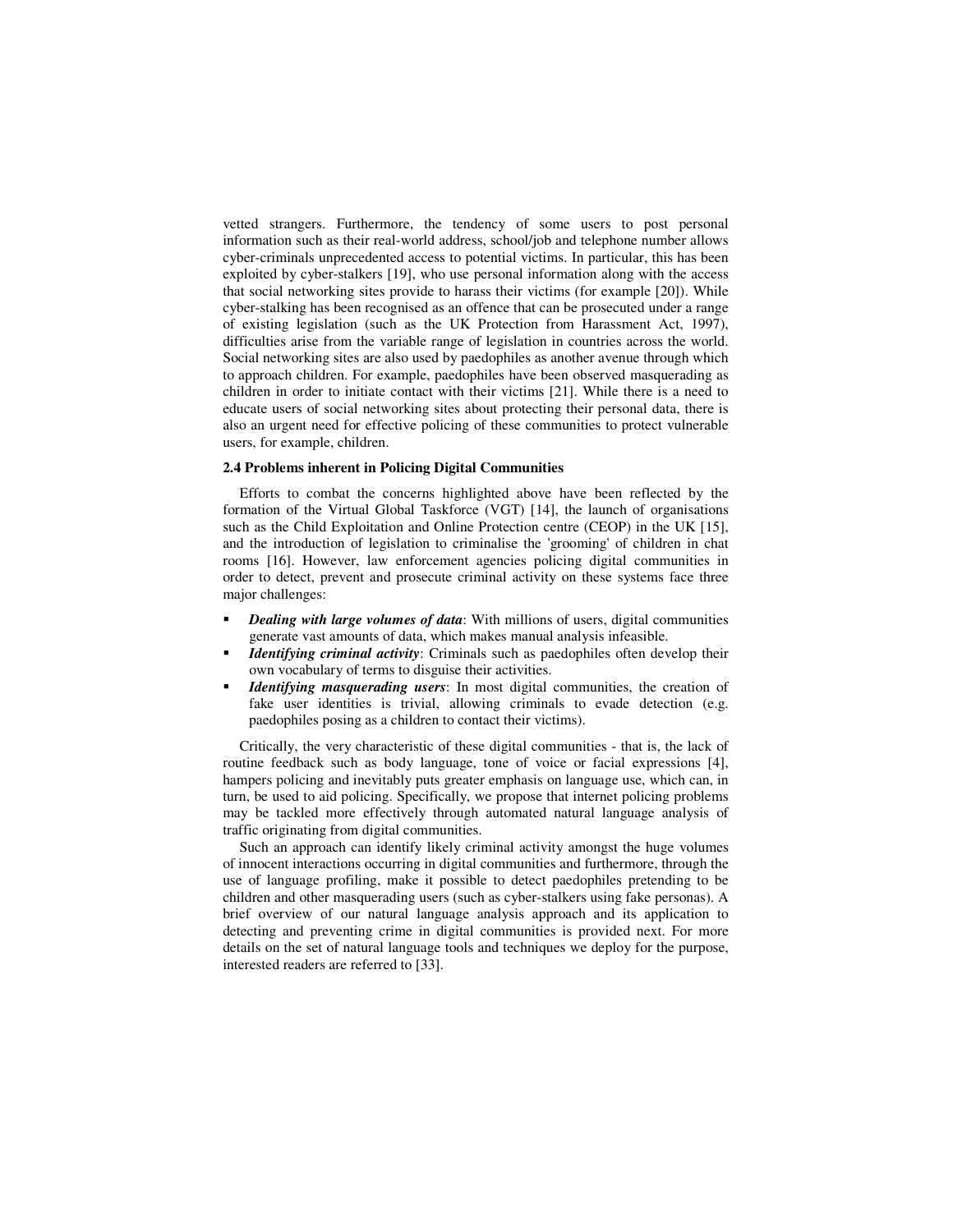## **3. Natural Language Analysis**

Existing work on policing online social networks has focused primarily on the monitoring of chat and file sharing systems. Chat policing software for home use such as Spector Pro [29], Crisp [30] and SpyAgent [31] allow the logging of online conversations, but are restricted in that they need to be installed on the actual PC that is being policed. In terms of language monitoring capabilities, the existing chat policing software tools rely on human monitoring of logs or simple-minded word or phrase detection based on user-defined lists. Such techniques do not scale. Nor do they enable identification of adults masquerading as children or support pro-active policing.

Techniques do exist which make use of statistical methods from computational linguistics and corpus-based natural language processing to explore differences in language vocabulary and style related to the age of the speaker or writer. Keyword profiling [22], exploiting comparative word frequencies, has been used in the past to investigate the differences between spoken and written language [23], British and American English [24], and language change over time. Rayson [25] extended the keywords methodology to extract key grammatical categories and key domain concepts using tagged data in order to make it scalable. The existing methodologies draw on large bodies of naturally occurring language data known as corpora (sing. corpus). These techniques already have high accuracy and are robust across a number of domains (topics) and registers (spoken and written language) but have not been applied until now to uncover deliberate deception. The second relevant technique is that of authorship attribution [26]. The current methods [27] would allow a narrowing in focus from the text to the individual writer in order to generate a stylistic fingerprint for authors.

Our particular focus in this paper is file sharing systems where filenames and search terms reflect specialised vocabulary which changes over time. Using a frequency profiling technique, we can find popular terms within the search query corpus. Known terms such as high frequency words normally expected within a general language corpus (e.g. the, of, and, a, in) can be eliminated either manually or by using a list of 'stop words', a technique often used in information retrieval. From this list emergent unclassified terminology may be identified, and through association classified, allowing for the detection of emergent criminal terminology.

Section 4 first explores the scale and characteristics of the distribution of child sexual abuse related media on P2P file sharing networks. Section 5 then explores the use of natural language analysis to terminology emerging from this deviant subcommunity.

## **4. Child Sexual Abuse Media Distribution on File Sharing Networks**

Our previous research has shown that P2P file sharing networks, and specifically Gnutella, are a major vector for the distribution of illegal sexual material [6]. We now revisit our experiments on the Gnutella P2P file sharing network in order to specifically analyze the extent to which this system is used to distribute media related to child sexual abuse. Section 4.1 presents our experimental methodology and section 4.2 presents our results.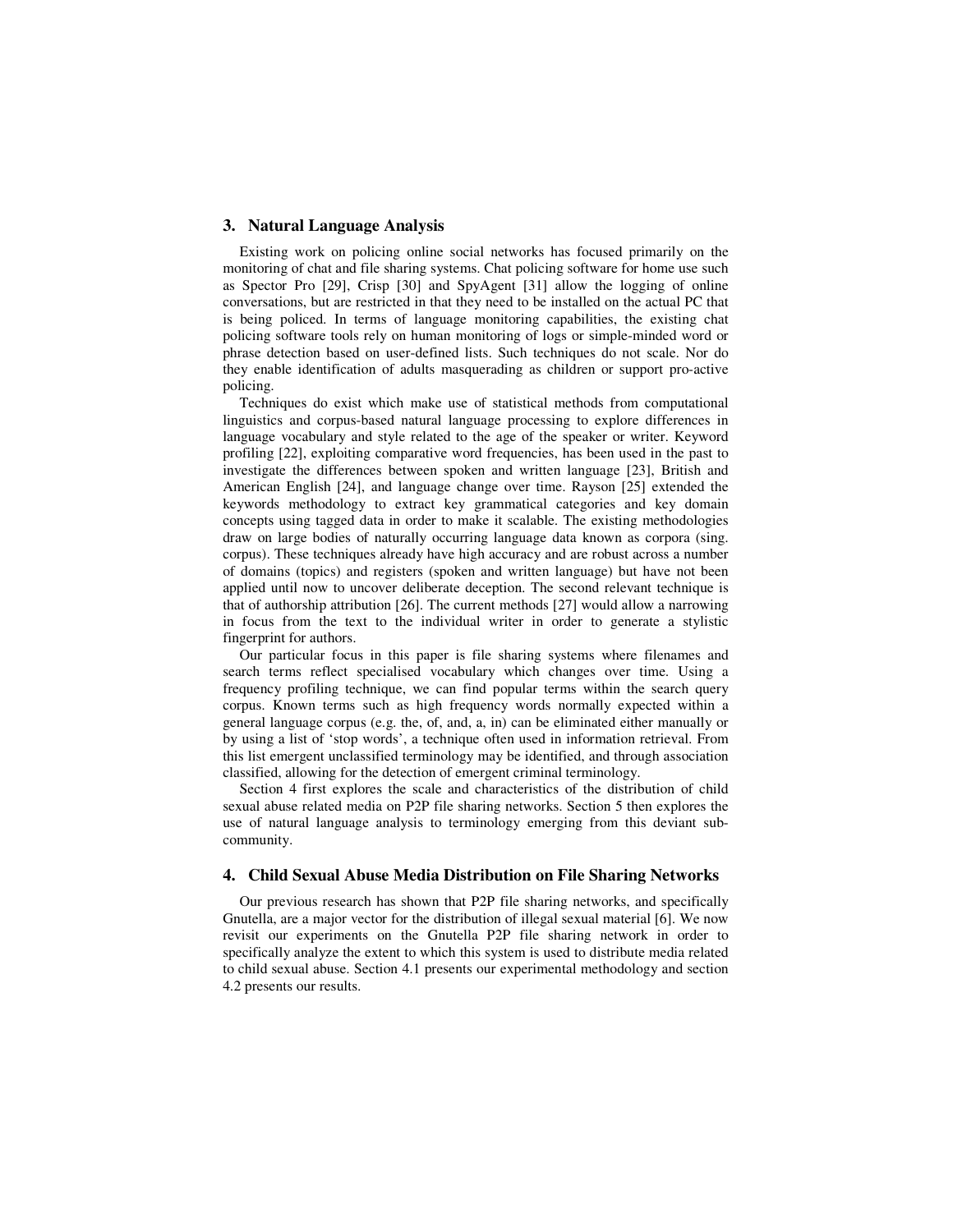### **4.1 Experimental Methodology**

 Gnutella is an open protocol designed to support the discovery and transfer of files among its users. In technical terms, the Gnutella protocol builds an unstructured, decentralized network where peers are required to forward network maintenance and file discovery messages, and to share files on the network. File discovery on Gnutella uses two message types. 'QUERY' search messages that are broadcast on the network with an XML or plain text search term to discover files. Plain text/XML 'QUERYHIT' search-response messages are used to inform a searching peer that a matching file is available. Thus by connecting to the Gnutella network and intercepting and analyzing QUERY and QUERYHIT messages we can explore what files users are searching for, and offering respectively.

In our previous experiment to quantify the level of resource discovery traffic that relates to illegal sexual material [6] we gathered a one month trace of Gnutella traffic (between February 27th and March 27th 2005). Two independent reviewers then analysed 10,000 search and search-response messages from three separate days within our trace  $(5<sup>th</sup>, 12th)$  and 19th March), classifying them as relating to either illegal sexual material or other material. Our approach was to classify messages as relating to illegal pornographic material if they could only be interpreted as referring textually to such material. We found that an average of 1.6% of searches and 2.4% of search responses contained references to such material.

We have since revisited this data in order to analyze the level of resource discovery traffic that relates specifically to *child sexual abuse*. Once again, two independent reviewers analyzed three samples of 10,000 search and search-response text messages from the 5<sup>th</sup>, 12th and 19th March 2005. The results of our experiments are provided in section 4.2. As with our previous experiments, the understanding that can be provided through an analysis of meta-data is limited – while our results do show that the level of resource discovery traffic relating to illegal sexual material, there is no way to know whether these searches were generated deliberately or in error. Nor is it possible to know whether a user performing such a search found and/or downloaded the corresponding material. Thus the analysis of resource discovery traffic provides a useful, but imperfect measure of the extent to which P2P file sharing networks are used to distribute material relating to child sexual abuse. Section 4.2 presents the results of our experiments.

#### **4.2 Level of Child Sexual Abuse Related Resource Discovery Traffic on Gnutella.**

The results of the two independent reviewers' traffic classifications are shown in tables 1a and 1b:

|                         | $5th$ March   | $12^{th}$ March | $19th$ March   |  |  |  |
|-------------------------|---------------|-----------------|----------------|--|--|--|
| Search Messages         | $0.9%$ (90)   | $1.55\%$ (155)  | $0.81\$ $(81)$ |  |  |  |
| <b>Search Responses</b> | $1.59%$ (159) | $1.83%$ (183)   | $1.25\%$ (125) |  |  |  |

**Table 1a – Reviewer 1, Child-Abuse Related Resource Discovery Traffic**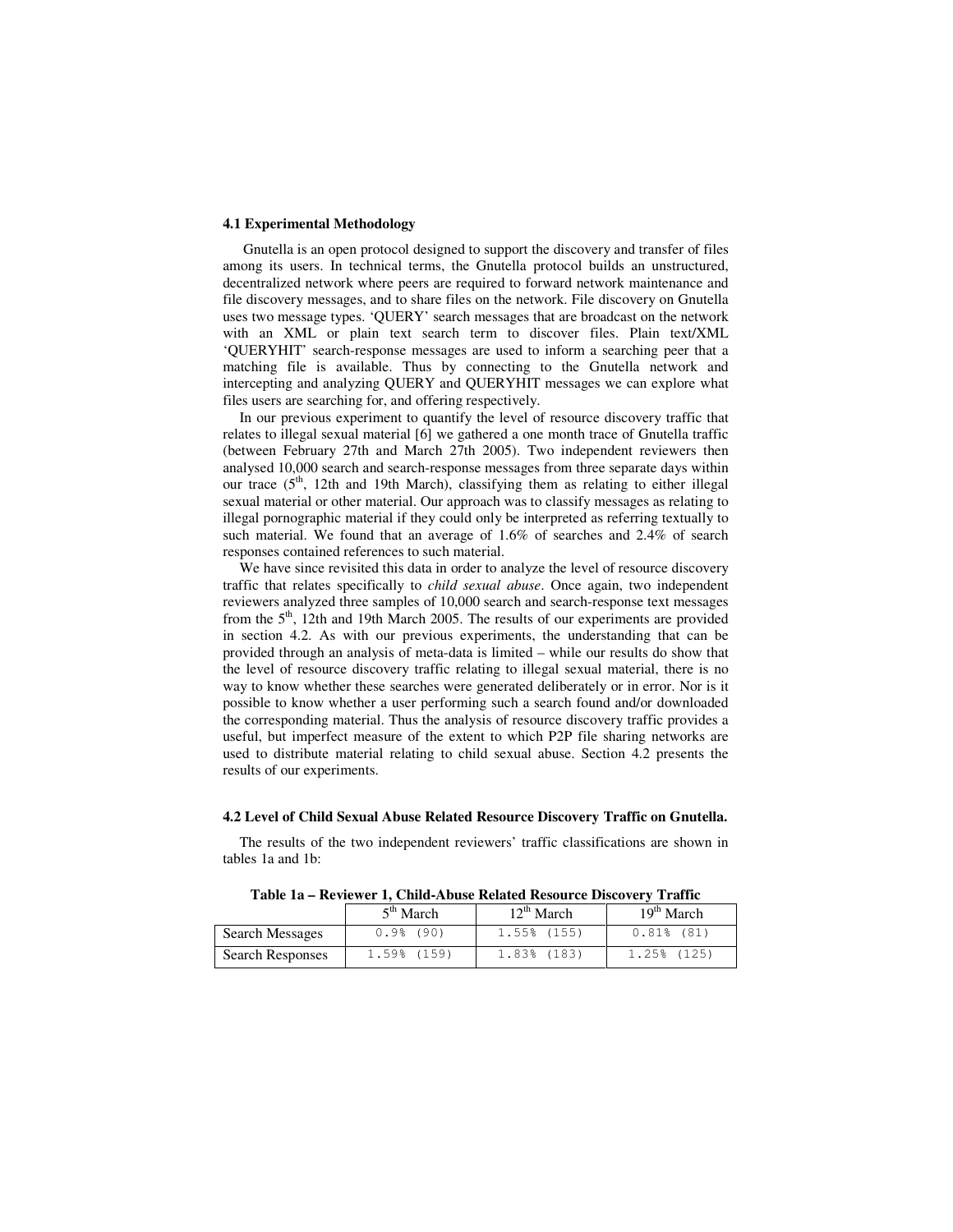**Table 1b – Reviewer 2, Child-Abuse Related Resource Discovery Traffic** 

|                         | $5th$ March   | $12^{th}$ March | $19th$ March  |  |  |  |
|-------------------------|---------------|-----------------|---------------|--|--|--|
| Search Messages         | $0.90\%$ (90) | $1.4\%$ (140)   | $0.86\%$ (86) |  |  |  |
| <b>Search Responses</b> | $1.59%$ (159) | $1.9%$ (190)    | 1.38% (138)   |  |  |  |

It can be seen that there is a high degree of correlation between the independent reviewers' classifications:

- An average of 1.07% of the search message sample was classified as relating to child sexual abuse. The minimum value we observed was  $0.81\%$  on March  $19<sup>th</sup>$ , rising to 1.55% on March  $12<sup>th</sup>$ . The standard deviation between samples was  $0.32\%$ .
- An average of 1.59% of the search responses relate to child sexual abuse. The minimum value observed was 1.25% on March  $19<sup>th</sup>$ , rising to 1.9% on March 12<sup>th</sup>. The standard deviation was 0.25%. The higher level of search responses that contain references to child sexual abuse arises because search responses list multiple files.

Given the large scale of the Gnutella network, this equates to thousands of childabuse related searches and search responses per minute, suggesting that P2P file sharing systems and Gnutella specifically are a major vector for this material. Unfortunately, a major problem in identifying the presence of child-abuse related media is the use of domain-specific terminology by paedophiles. Our trace data was further analysed by domain experts for the presence of non-standard child abuse terminology. We found that, on average 53% of searches and 88% of responses used such language. Section 5 discusses and evaluates the use of natural language analysis to identify such terminology emerging from criminal sub-communities.

## **5. Identifying Child Sexual Abuse Media Using Natural Language Analysis**

This section introduces a simple scheme to detect and classify emerging terminology related to the distribution of child sexual abuse media. Section 5.1 describes our experimental methodology. Section 5.2 reports on our results. Finally section 5.3 discusses how this process may be fully automated.

#### **5.1 Experimental Methodology**

These experiments were performed using our Gnutella trace data [6] and assess the viability of using *association* to classify previously unknown terminology relating to child sexual abuse media. The classification process was performed in a semiautomated fashion by 10 volunteers with no domain-specific knowledge (i.e. links to child-protection services, law-enforcement agencies or related criminal convictions). Our hypothesis is that by identifying non-standard search words that have a high popularity and providing context by showing complete search phrases that contain these words, we can significantly improve the accuracy of manual catagorisation. A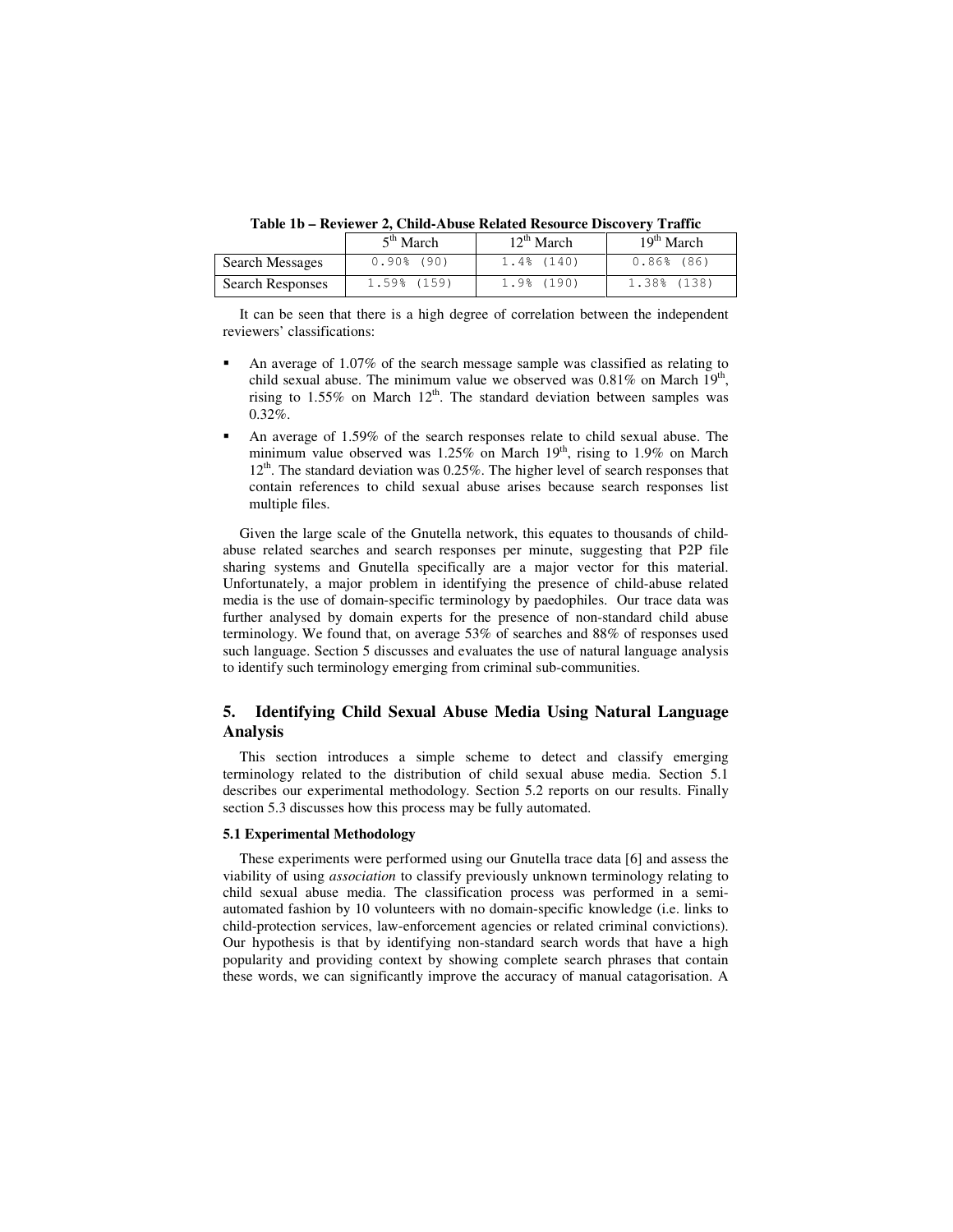complete list of the search words being categorized can be obtained by emailing the authors (due to their sensitive nature they are not reproduced here).

Firstly, our natural language analysis tool (Wmatrix [28]) was used to create a frequency-ranked list of the 1000 most popular search words. From this list, the top 5 non-standard language search words were extracted for non-child sexual abuse related material and the top 5 non-standard language words were extracted for child sexual abuse related material. Each volunteer in our test-group was then asked to classify these words as either (i) related to child sexual abuse or (ii) unrelated to child sexual abuse.

Following this 'blind' classification of terminology, each volunteer took part in a semi-automated process wherein association with complete search phrases was used to suggest the meaning of the unknown search terms. Specifically, each volunteer was presented with 10 complete search phrases containing the unknown term that were selected at random from our trace data. Each volunteer then reclassified every term based on its appearance with known (English) language words contained in the search phrases presented. Section 5.2 describes the results of this experiment and section 5.3 describes how the process may be further automated in order to improve efficiency and scalability.

## **5.2 Experimental Results**

Table 2 shows the results of the initial blind catagorisation and subsequent catagorisation via association with complete search terms. It can be seen that blind catagorisation of child-abuse related media had an average success rate of only 42%, while classification through association more than doubled the success rate to 94%. Firstly, this shows that natural language analysis can provide significant benefits for identifying emergent terms. Secondly, it illustrates that the association with previously classified language is a promising approach to supporting the classification of new terminology.

|                                                       | <b>Anonymous Reviewer</b> |     |     |    |     |    |     |     |     |     |
|-------------------------------------------------------|---------------------------|-----|-----|----|-----|----|-----|-----|-----|-----|
|                                                       |                           |     |     | 4  | 5   | 6  |     | 8   | 9   | 1 C |
| Success of blind catagorisation $(\%)$ .              | 40                        | 40  | 20  | 60 | 60  |    | 40  | 40  | 80  | 40  |
| Success of catagorisation with<br>association $(\%).$ | 80                        | 100 | 100 | 00 | 100 | 80 | 100 | 100 | 100 | 80  |

**Table 2 – Use of Association to Improve Classification of Child Sexual Abuse Related Terms** 

The results of this experiment are shown graphically in Figure 1 below. It can be seen that the ability of test subjects to blindly classify child sexual abuse related terminology varied considerably - from 0% for reviewer 6 to 80% for reviewer 9. In all cases the use of association improved the subjects' ability to correctly classify terms – by an average of 52%.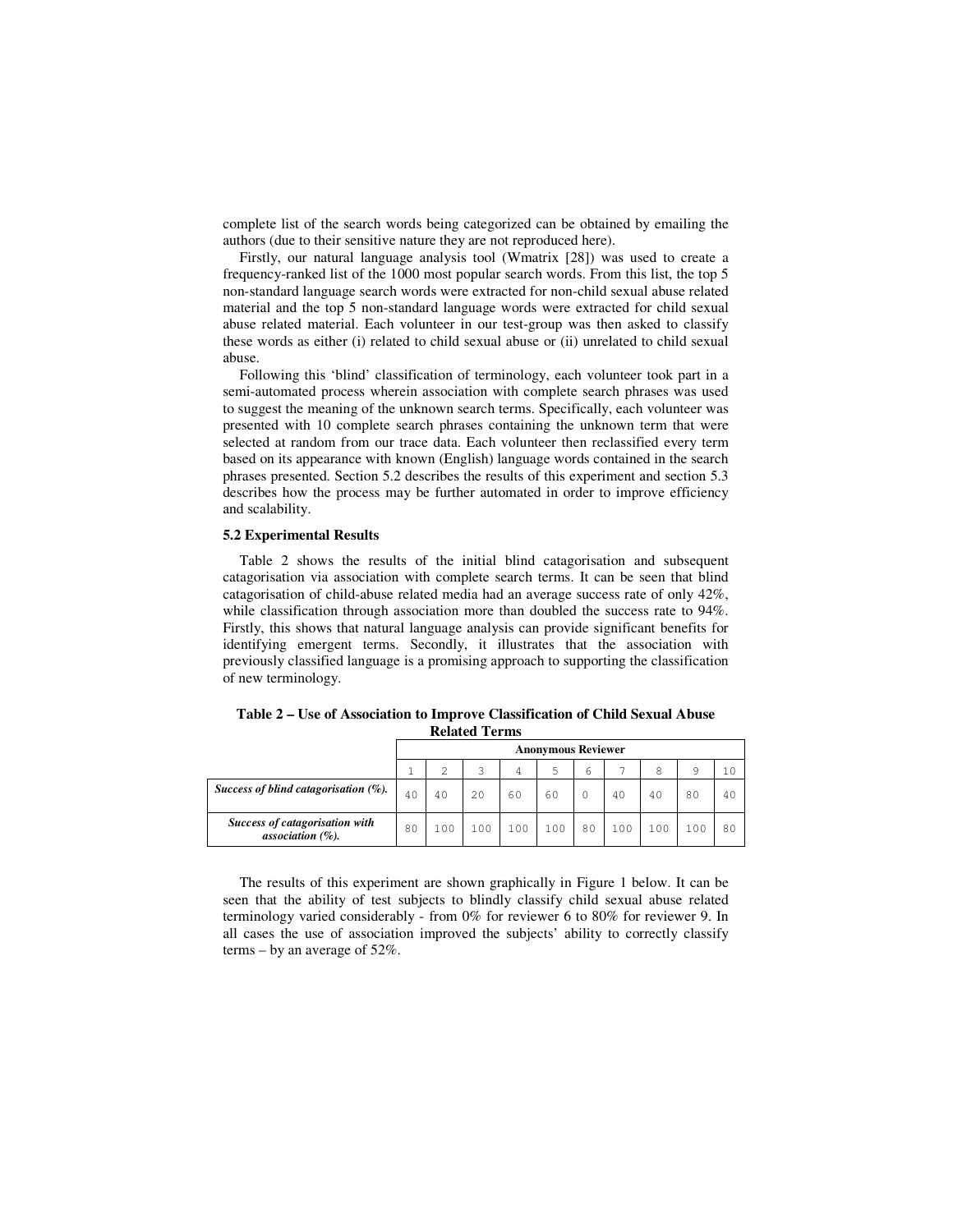

**Figure 1 – Use of Association to Classify Child Sexual Abuse Related Terms** 

## **5.3 Automating the Detection and Classification of New Terminology**

In order to automate the detection of new terminology, we can supplement the frequency profiling technique above with *comparative frequency analysis*. This technique compares the frequency profile generated from search terms to a frequency profile built from a reference corpus of general English. For each word in the profile, a log-likelihood (LL) statistical test is performed which estimates the significance of the difference in its frequency between the search term corpus and the reference corpus [32]. A larger LL value indicates that the difference in relative frequencies observed is larger and less likely to occur by chance. Therefore by sorting the resulting comparative profile on the LL value, we could find the most overused words in the search term corpus relative to an English standard reference. These key words appearing at the top of the list are most likely to be domain-specific words. This technique could be further extended by maintaining a *monitor corpus* of search terms consisting of trace data over the last 24 hours or 7 days, and using this as a reference corpus instead of the general English dataset. This would improve the extraction of novel terminology and enable the monitoring of short-term trends in search terms.

For classification of new terminology, we can exploit computer techniques that mirror the activities of the human volunteers during in the second stage of our experiment. The extra information provided by viewing example terms in context provides evidence for the reader to make an educated guess at the meaning of an unknown term. A technique from corpus linguistics called *collocation* provides a way of calculating the strength of association between one word and others in the surrounding context. Pairs of words with high collocation scores occur significantly more often together than would be expected by chance based on their individual frequencies. Thus, if we find that an unknown word regularly collocates with other words that are known to be related to child-abuse media, we can make the assumption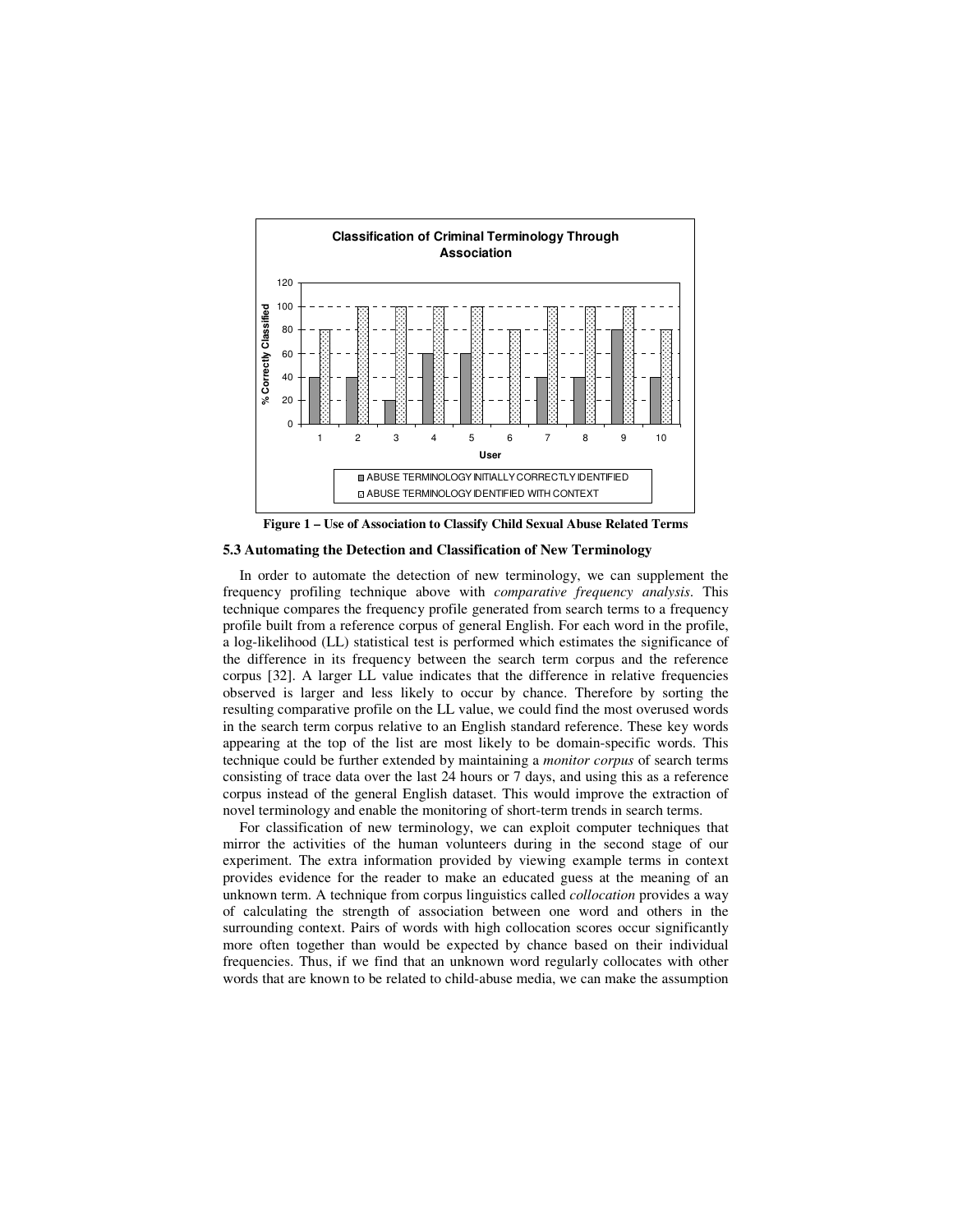that the unknown word is also specific to that domain. This has the potential to more quickly identify emerging terminology and enhance the effectiveness of policing.

## **6. Discussion: Applying Natural Language Analysis to Chat and Social Networking Systems**

The case for supporting the policing of chat and social networking systems is even more compelling than the case for supporting the policing of P2P file sharing systems. While P2P file sharing systems are a major vector for the distribution of existing media relating to child sexual abuse, chat and social networking systems are actively used to support the perpetrators of abuse. As such, supporting the pro-active policing of these systems is critical to preventing future crimes.

Fortunately, natural language analysis also holds significant promise for supporting the policing of chat and social networking systems. Domain-specific language relating to child abuse is largely unused except by those involved with the distribution of child abuse related materials. Thus, the detection of this language in chat rooms or on social-networking sites (e.g. its use by paedophiles planning a crime) may be used by law enforcement bodies to better target their limited manual policing resources.

In cases where paedophiles are masquerading as children on social networking or chat systems (e.g. to gain access to a child), the use of domain specific terminology is unlikely. In such cases, natural language analysis may still be employed to discover masquerading paedophiles. This requires the establishment and extension of corpora of child and adult language in chat rooms. Comparing samples of observed chat language with these corpora using the techniques described in section 3 may provide some clues to adults masquerading as children in terms of their vocabulary usage. However, we expect to have to extend these techniques to grammatical profiles in order to identify stylistic clues to deceptive language.

In either case the monitoring of digital communities also necessitates the development of new tracing functionality to support the establishment and extension of necessary corpora along with policing. For those digital communities which utilise peer-to-peer communication protocols, our existing monitoring approaches can be readily adapted [6]. However, those systems which use a more centralised communications infrastructure will necessitate the investigation of approaches similar to those used to implement web-based data mining [35].

## **7. Conclusions and Future Work**

This paper has argued that natural language analysis is a promising approach to support the policing of digital communities. To illustrate the critical need for policing support, we first analysed the scale and characteristics of the distribution of child sexual abuse media on the Gnutella P2P file sharing network, finding that more than 1% of search messages and 1.5% of search-response messages relate to this material. We then showed that natural language analysis can be used in a semi-automated methodology to identify non-standard language used by those distributing child abuse media. Finally, we discussed how such an approach can be automated and applied across other digital communities such as chat and social networking systems.

The work presented here uses one of a number of techniques from corpus-based linguistics that we intend to trial in our approach to supporting the detection and classification of unknown vocabulary in chat and social networking systems. In future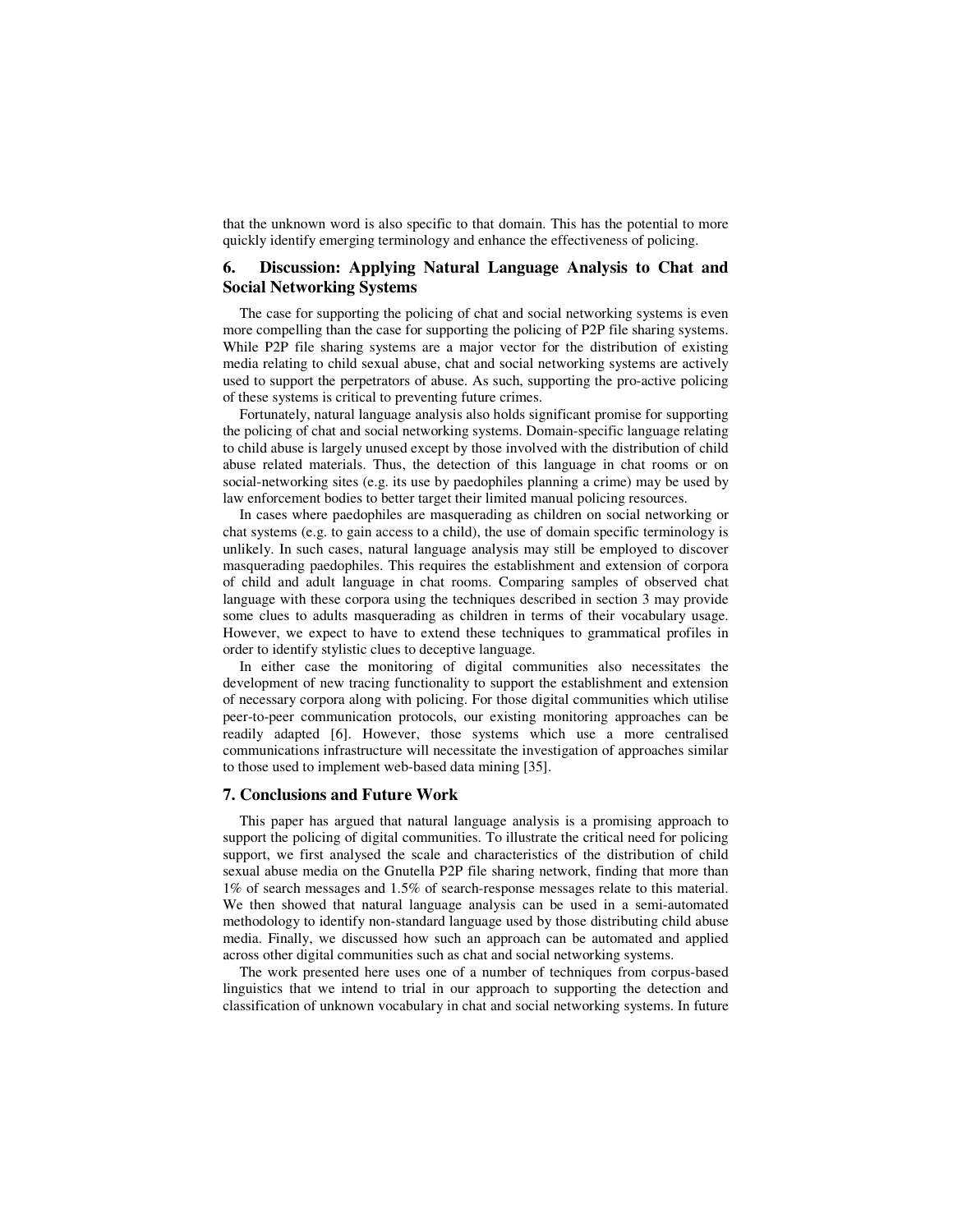work we aim to: (a) to integrate the statistically sophisticated but knowledge-poor techniques from authorship attribution (that operate on one person's language) with linguistically-informed approaches in key domain analysis (that operate at the level of language of groups), and (b) to develop novel methods that are capable of detecting adults masquerading as children within the constraints of small amounts of language evidence, in the region of hundreds rather than thousands of words, that are observed in chat room data. Detection of unknown vocabulary is a relatively straightforward issue (comparable to a spell checker using a full form dictionary), but the task of classification of the unknown terms will require novel extension of techniques such as unsupervised word sense disambiguation where we will investigate exploitation of regular collocation with known domain vocabulary to seed the technique.

Any form of monitoring also raises ethical considerations. When extending and applying our monitoring approach to digital communities, such ethical issues will also be considered. This is important not only in respect of the abuse of children and the protection of the system developers, but also to the privacy of digital community members. The level of monitoring needs to be carefully and clearly explained to digital community members for them to accept the proposed approach. Part of the research performed will involve examining ethical issues and ensuring such issues are addressed throughout the development life-cycle of the monitoring approach.

#### **Acknowledgements**

 This research is supported by a research grant from EPSRC/ESRC (reference EP/F035438/1) involving the Universities of Middlesex and Swansea as well as the Child Exploitation and Online Protection Centre (CEOP), project title "Isis: Protecting children in online social networks". We would also like to thank Isis Forensics (www.isis-forensics.com) for helping to conduct the experiments.

#### **References**

[1] MySpace, http://www.myspace.com/, April 2008

- [2] MSN Messenger, http://webmessenger.msn.com/, April 2008
- [3] The Gnutella Protocol Specification, version 0.4, available online at: http://www9.limewire.com/developer/gnutella\_protocol 0.4.pdf, retrieved April 2008.
- [4] Ellison L (1999) Cyberstalking: Tackling Harassment on the Internet, 14th BILETA Conference: "CYBERSPACE 1999: Crime, Criminal Justice and the Internet".
- [5] David Pallister, Internet paedophile gets nine years for sex with schoolgirls, Guardian Newspaper, 23rd June 2006, available online at http://www.guardian.co.uk/uk/2006/jun/23/ukcrime.davidpallister
- [6] Hughes D., Gibson S., Walkerdine J., Coulson G., Is Deviant Behaviour the Norm on P2P File Sharing Networks?, in IEEE Distributed Systems Online, vol. 7, no. 2, February 2006.
- [7] Bittorrent Protocol Specification, version 1.0, available online at: http://cs.ecs.baylor.edu/~donahoo/classes/5321/projects/bittorrent/BitTorrent%20Protocol%20Spe cification.doc, retrieved April 2008.
- [8] Karagiannis, T., Broido, A., Brownlee, N., Faloutsos, M., Is P2P Dying or Just Hiding?, in the Proceedings of Globecom 2004, Dallas, Texas, USA, December 2004.
- [9] Lee K., Walkerdine J., Hughes D, On the Penetration of Business Networks by P2P File Sharing, published in the proceedings of the 2nd International Conference on Internet Monitoring and Protection (ICIMP'07), Santa Clara, California, USA. July 2007.